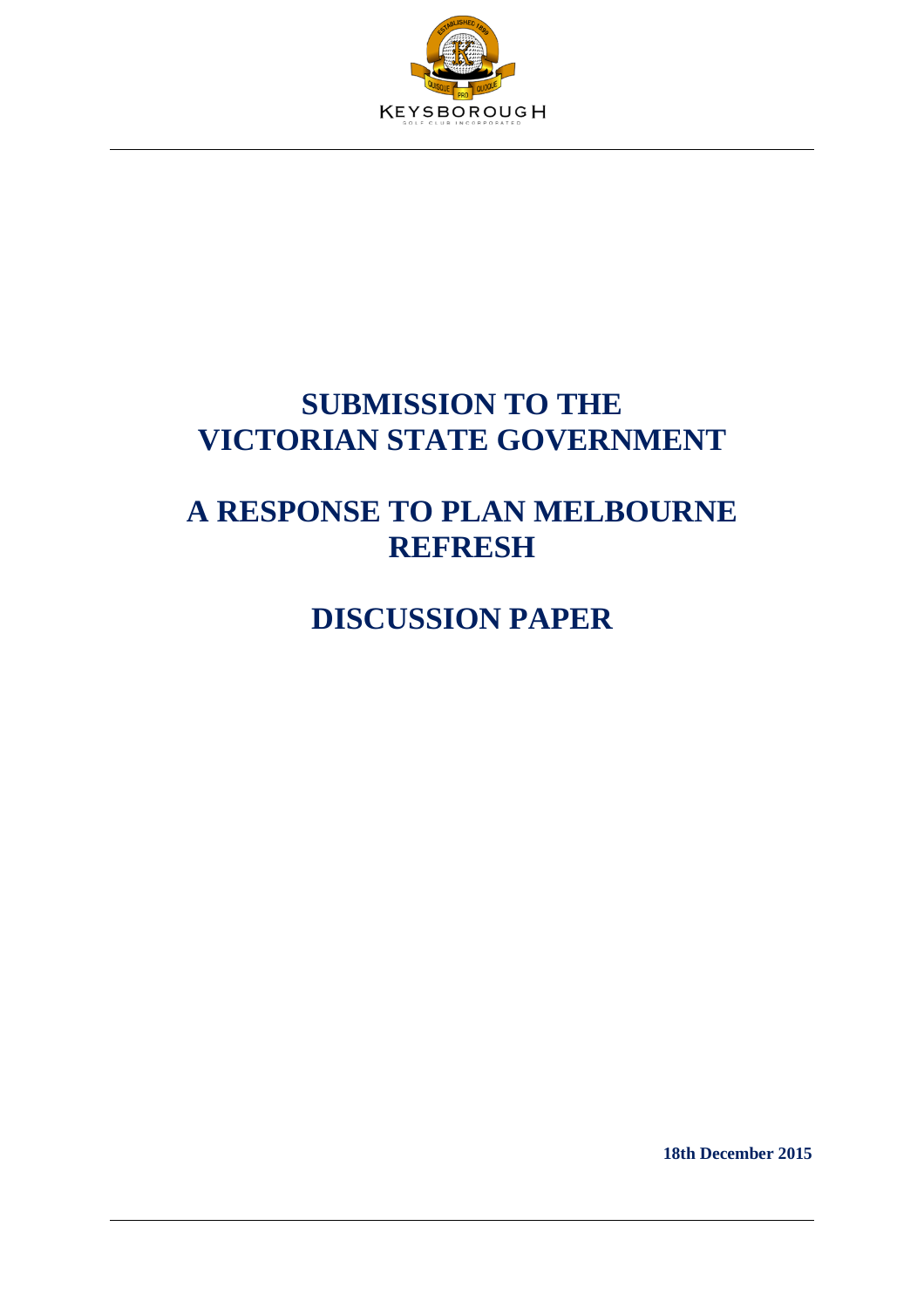

#### **EXECUTIVE SUMMARY**

The board and membership of Keysborough Golf Club ask that the Victorian Government reconsider and change the drafting and intent of Plan Melbourne Refresh Discussion Draft – October 2015 on the location of the Urban Growth Boundary.

Plan Melbourne Refresh Discussion Draft – October 2015 (PMR 2015) states the existing Urban Growth Boundary (UGB) will be locked down. If the UGB were to be locked down in its current location, it would preclude Keysborough Golf Club (KGC) from implementing a pivotal step in its history.

In June this year KGC members voted overwhelmingly to sell the Club's existing Hutton Road land and relocate to a new course approximately 2.5 kilometres to the south in Pillars Road. KGC has entered into legal documentation to implement this decision and the Pillars Road land has been secured.

KGC's relocation relies on its Hutton Road land being included within the UGB and rezoned for residential use.

KGC decided to pursue this course of action after extensive review of its business and trends within the golfing industry. The decision to relocate was not taken lightly; our members love our existing course, but our business has to act responsibly and adapt to a changing world. We need a modern golf course with modern facilities.

The City of Greater Dandenong (CoGD) supports our plans and has been actively engaged at every step of the process. At its meeting of 14 December 2015 the City of Greater Dandenong formally resolved to support the Keysborough Golf Club's request to pursue moving the Urban Growth Boundary to include the Hutton Road land and rezoning the site to allow it to be redeveloped for housing. The Club also recognises that any value uplift arising from rezoning should be shared with the community.

Given the historical context, the KGC board and membership believe there is no practical reason why the Hutton Road land should not be included within the UGB, as it was when the boundary was originally drawn.

The Government-appointed Ministerial Advisory Committee recommended a review of the UGB location before it was fixed permanently. The text of PMR 2015 ignores this recommendation.

The KGC board is available to meet with any parties involved with PMR 2015 to discuss in details what to us is a critical issue.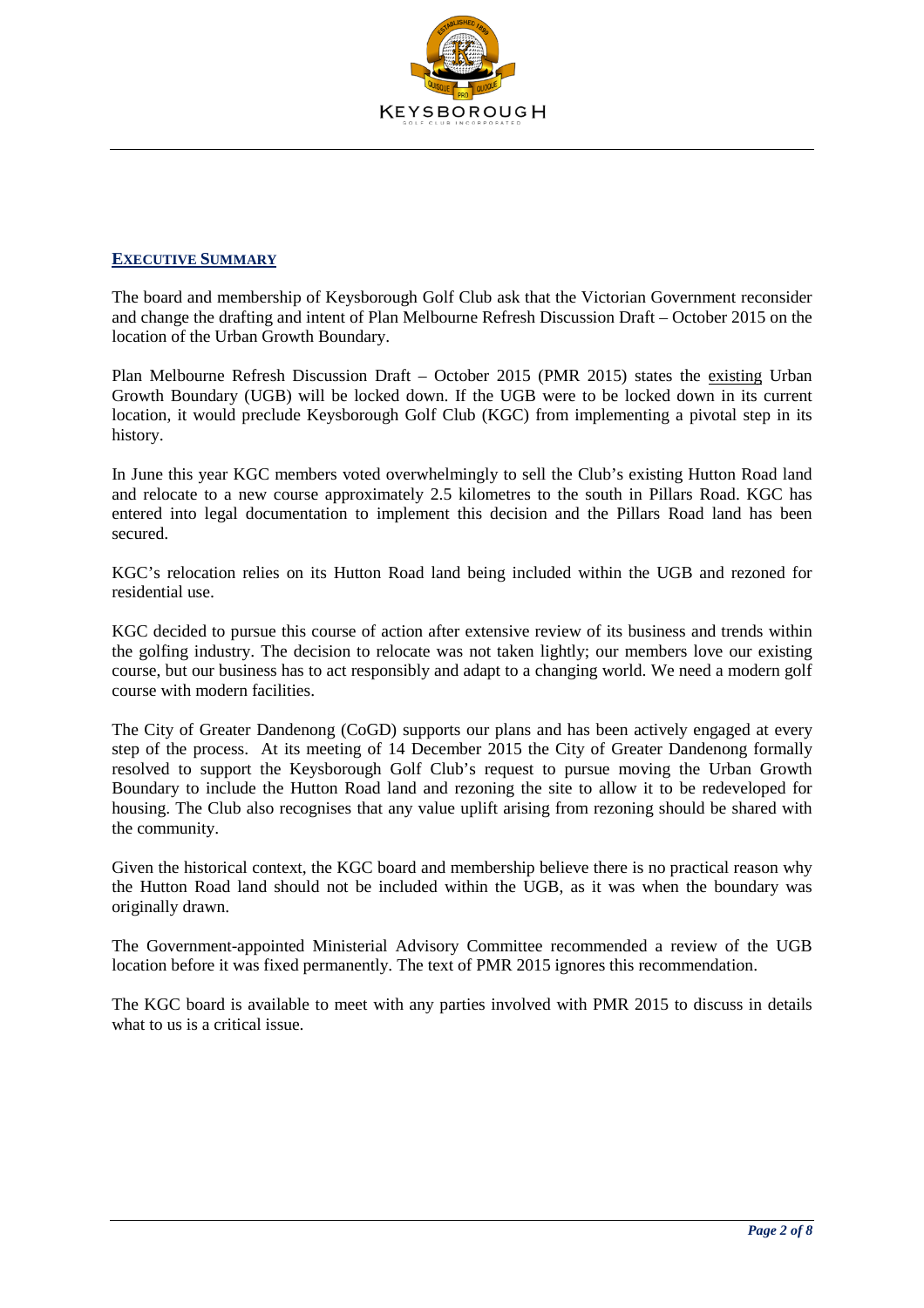

### **THE SITUATION AT KEYSBOROUGH**

KGC is 116 years old. It has 950 active playing members (see profile at Appendix 1).

The golf industry is under stress. Participation rates throughout Australia and in many other countries have been declining for more than a decade. The impact on private golf clubs has been particularly severe and many clubs around Australia are now in financial difficulties. KGC has been caught up in this sea-change. While the Club is in better condition than many of its peers, KGC's financial situation is by no means secure and unless the Club takes considered action, it could face extinction within a few years.

The KGC board realised that the Club needed to take quick action – while it was still financially viable – to secure the Club's future.

After several years of analysis, evaluation and due diligence, KGC entered into an agreement that would see the Club leaving its current location in Hutton Road and relocating to a new course and facilities at 316 Pillars Road, Bangholme. The Pillars Road land has been secured for the purpose. This strategy was adopted by a substantial majority (85%) of Club members at a recent special general meeting and the Club has since entered into related contractual arrangements.

The new KGC course has been designed with a number of innovative features to take account of emerging golf and broader social trends. For example, the course layout is likely to incorporate three 6-hole loops, to cater for people who are keen to play golf but who don't have the time to commit to a full 18-hole round at every visit and facilities within the clubhouse will be designed to make the club experience more family-inclusive. Facilities including a childcare area are being considered.

The board has been reviewing options for several years and believes this adopted path is the only viable alternative for the Club.

KGC has been involved in a number of merger discussions that have not come to fruition and the Club is still open to merging with other golf clubs. Combining a merger with our relocation to Pillars Road proposal is possible; these paths are not mutually exclusive.

The Club's adopted strategy cannot be implemented without changes to the planning regime that applies to the Club's existing land. The land needs to be included within Melbourne's Urban Grown Boundary (UGB) and rezoned for residential development.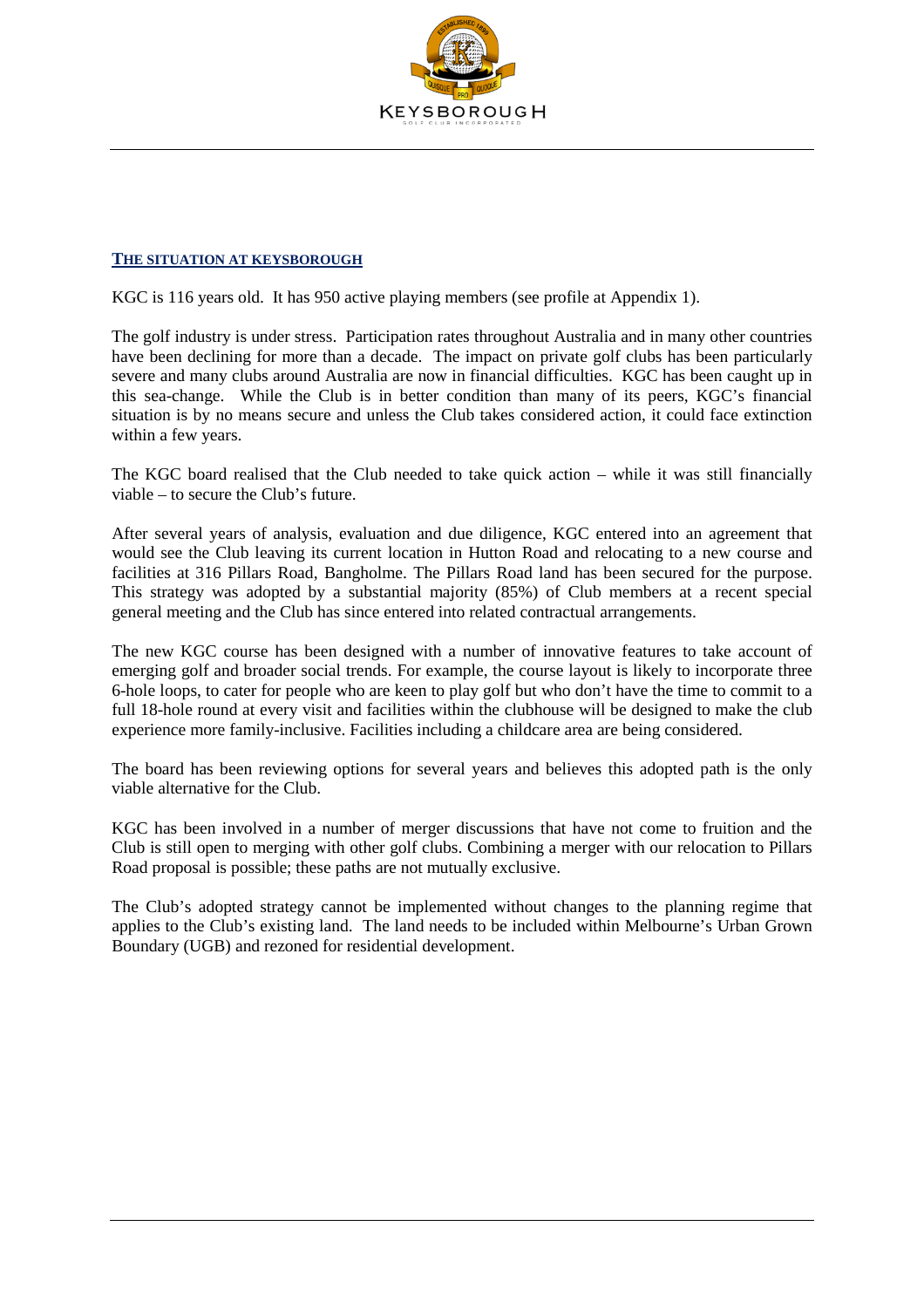

KGC developed and adopted its relocation strategy in the knowledge that it is supported by the City of Greater Dandenong. The proposal has been discussed in detail with the Council's officers and Councillors and the move is identified in the Council's Green Wedge Management Plan adopted by Council in December 2014. Consistent with this background the Council resolved on 14 December 2015 to inter alia:

- **-** *make a submission to "Plan Melbourne Refresh", supporting the (Keysborough Golf) Club's request that its land be considered for future urban use and included within the Urban Growth Boundary;*
- **-** *as the Responsible Planning Authority, make a submission with the Keysborough Golf Club to the State Government asking it to initiate a process which considers the relocation of the Urban Growth Boundary to include the Keysborough Golf Club in a General Residential Zone.*

If the Victorian Government were to fix the UGB in the existing location – as stated in PMR 2015 - then KGC would not be able to implement its relocation strategy and the impact on the Club would be catastrophic.

### **PLAN MELBOURNE REFRESH AND THE URBAN GROWTH BOUNDARY (UGB)**

PMR 2015 states clearly that the existing UGB will be locked down. This statement is repeated several times throughout the document. This definitive statement about locking down the UGB in its current location is clearly at odds with Initiative 2.1.1 in the Ministerial Advisory Committee (MAC) 2013 Report, Initiative 6.1.1-2 in Plan Melbourne 2014 and with Recommendation 13 Initiative 2.1 in the MAC 2015 Report.

All of the expert advice referred to above recommends a considered review of the UGB before fixing it permanently in position.

The current State Government's platform at the 2014 Election stated that the Government intended to fix the location of the UGB, but there was no indication that it was to be fixed in its existing location. Before locking down the UGB permanently, there are cogent reasons for the Government to review the UGB including:

- **-** adherence to expert advice and community expectation
- **-** to consider exceptional circumstances and past errors that have not since been addressed
- **-** to consider changes that have occurred since the UGB was first set as the then-proposed, regular five-yearly reviews have not been undertaken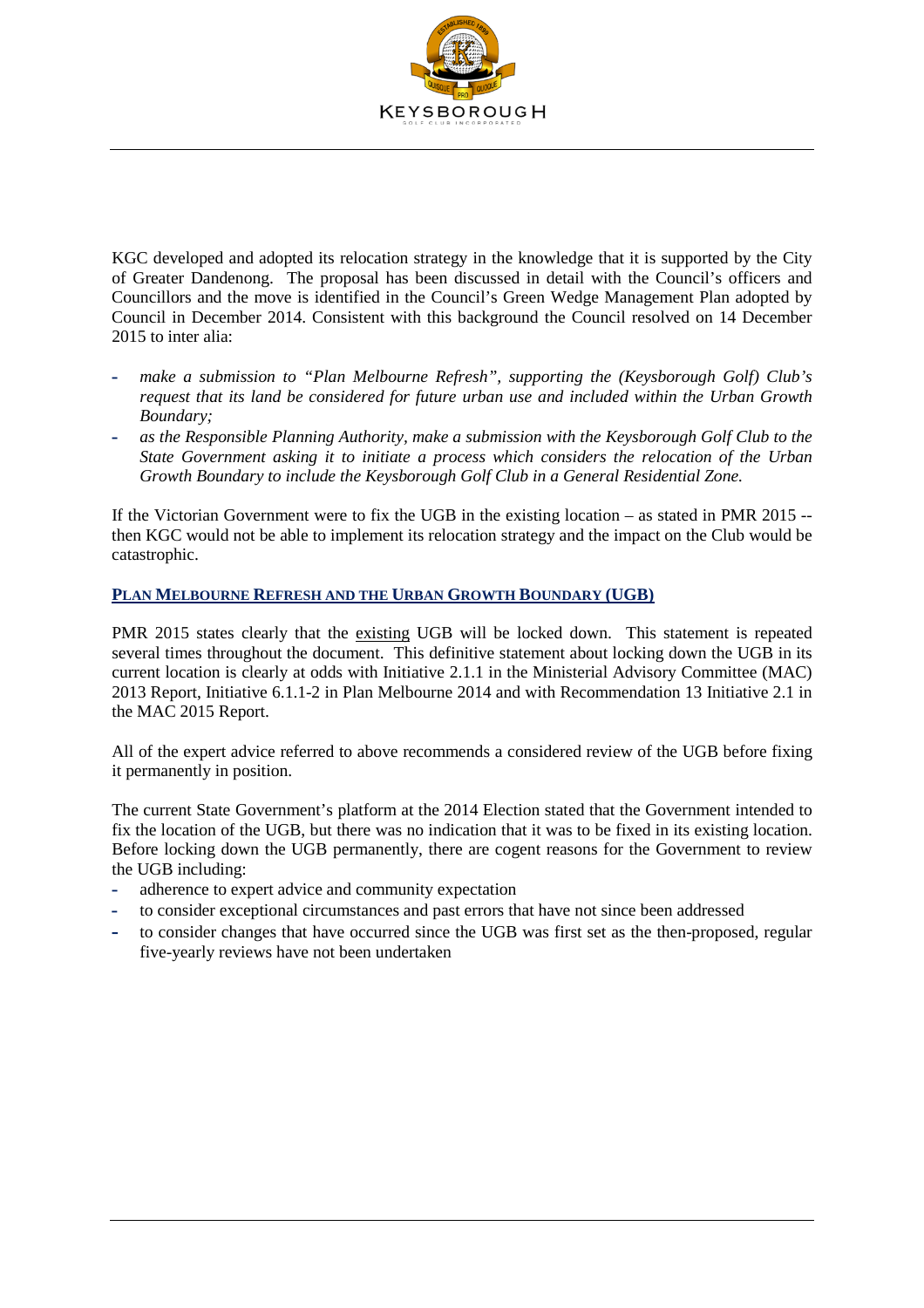

## **THE CASE FOR INCLUDING KEYSBOROUGH GOLF COURSE INSIDE THE UGB**

The UGB currently skirts KGC's Hutton Road land on the Club's northern and eastern boundaries. In developing its strategy for survival the KGC board became aware of the context in which the Club's existing course land was left outside the UGB. When the UGB was originally drawn, KGC's Hutton Road land was included within the boundary. But a poorly-considered decision by the then Club President led to the land being subsequently left outside the UGB. This was a strategic planning error.

There are no urban planning, local infrastructure or environmental reasons for the Hutton Road land to not be included within the UGB.

Prior to release of the PMR 2015 KGC had commenced working to secure the support of the City of Greater Dandenong and the Victorian Government to have the UGB redrawn to its originally intended location – to follow the Hutton and Springvale Road alignments. Councillors and Council officers have been thoroughly briefed on this initiative and the benefits to flow from it and the Council supports it. It is notable that the current UGB was set arbitrarily in many areas and in some cases, the wishes of local councils were ignored. In launching the Plan Melbourne Refresh process, the government stated the current version of Plan Melbourne "did not reflect the weight of community input or expert advice, and confidence was lost in the process". With respect to the UGB, PMR 2015 appears even less reflective of community desires and specific expert advice. The Victorian Government has given no reason for ignoring the advice of its Ministerial Advisory Committee and should review the location of the boundary before locking it down permanently.

Apart from rectifying the earlier planning error, there are several compelling reasons for including the Hutton Road and adjoining land inside the UGB:

- **-** The Club recognises that any value uplift arising from rezoning it's Hutton Road land should be shared with the community. Through discussions with the City of Greater Dandenong and other stakeholders this tangible community benefit is likely to take the form of a major sports facility, developed to national size, scale and standard, also in Pillars Road. The cost of the land and initial stage construction costs would be funded by the KGC relocation project, effectively sharing value uplift with the community. It is envisaged the sports facility will be accommodated on a land area of approximately 60 hectares.
- **-** Redevelopment of the Club's Hutton Road land will create in the order of 15 hectares (~20%) of landscaped reserves and public open space.

The combined effect of these works would be approximately 75 hectares of new public open space being made available at no cost to government. Other community benefits include:

- The existing KGC course land is privately owned and not freely accessible to the public. The residential development of this land including provision of public open space would enhance the status and management of the adjacent green wedge south of Hutton Road.
- **-** Opening up the Hutton Road course land for redevelopment makes sound land use sense. The area is well-serviced by existing infrastructure
- **-** The Hutton Road site has the connectivity required of the 20-minute neighbourhood described in PMR 2015.
- **-** Developing the Hutton Road course land would contribute to housing diversity. It would provide an opportunity to introduce a much-needed and diverse range of new, high- quality housing to an area of very high demand.
- **-** KGC's new course in Pillars Road would entrench green wedge usage for the area and would revive land that is currently a rundown, disused feedlot farm.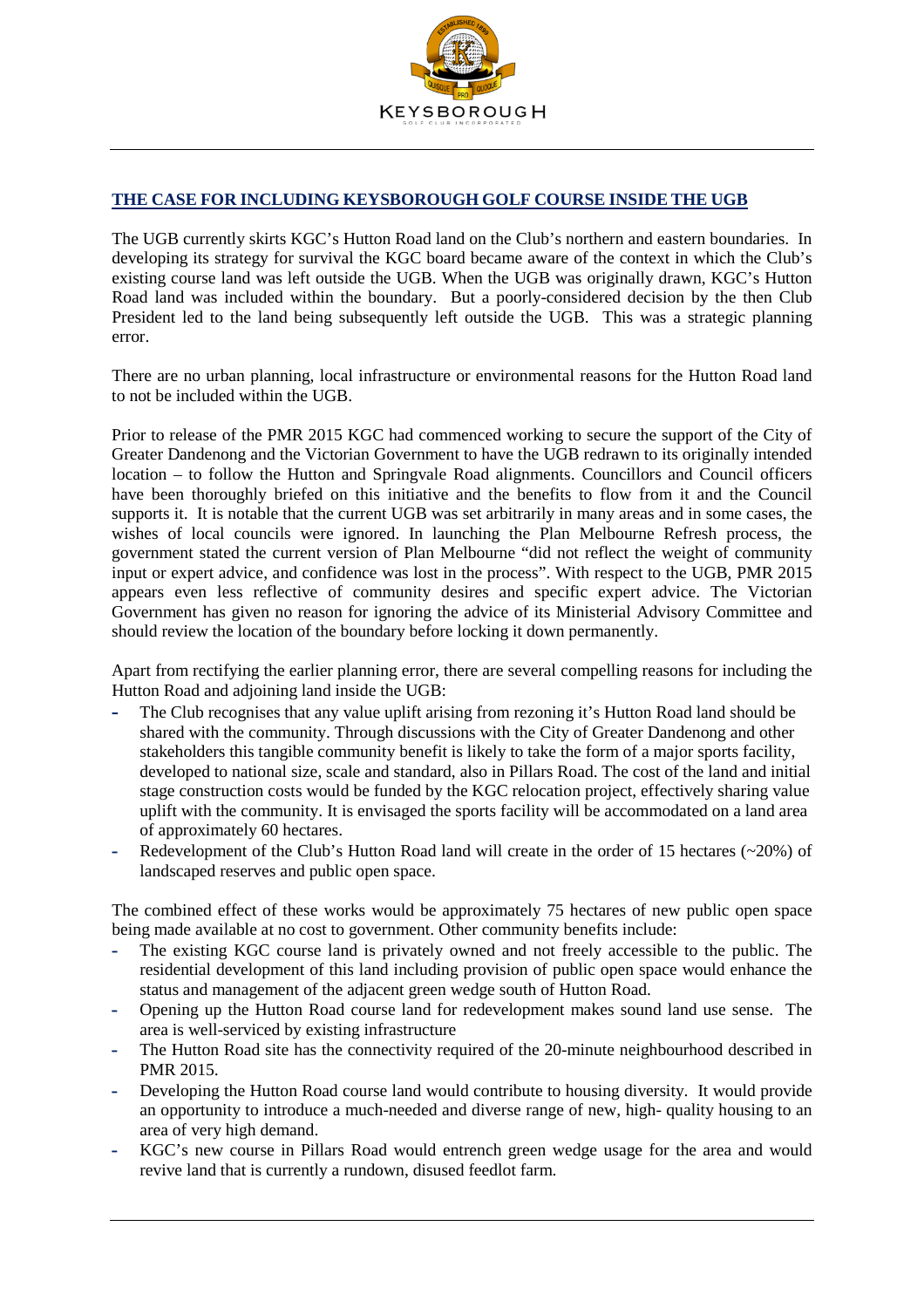

- **-** Redevelopment of the Hutton Road land would dramatically improve public amenity and enjoyment of the area. Connectivity would also be improved with a large tract of landscaped public open space connecting north to Tatterson Park and south to green wedge farmland.
- **-** Relocation of KGC to the Pillars Road land would ensure the City of Greater Dandenong's only golf course is retained in the municipality.

If the UGB were locked down in its current location, it would stop KGC's relocation strategy and could ultimately threaten the continuance of one of Melbourne's oldest golf clubs within a few short years.

## **ECONOMIC VALUE**

The estimated expenditure arising from KGC's relocation, redevelopment of the Hutton Road land and contributions to the sports facility is in the order of \$480 million. This investment would create a significant number of new jobs during construction and a substantive, permanent increase in rates income to the City of Greater Dandenong.

The estimated expenditure of \$480 million would create in the order of 1,065 direct during construction. Additionally, the works will create approximately 1,700 indirect full-time job years. These estimates are based on well recognised metrics and have been provided to the Club by Essential Economics.

If the drafting of Plan Melbourne with respect to the location of the UGB, and our plans are frustrated, the State Government would turn its back on important economic activity for Victoria.

#### **AN INDUSTRY-WIDE PROBLEM**

The golf industry – particularly dedicated golf clubs – is under financial stress. This situation has been developing for some years but has become more pressing in recent years. Golf club member numbers have been declining and membership is rapidly aging. The declining participation has been particularly acute among young people and women. The transition to new modern golfing facilities and the future use of sites no longer suitable for old style golf will continue to be a significant issue and require leadership from all levels of government.

Clubs are being caught in a bind between falling revenue due to declining membership and rising expenditure because of the need to meet increasing maintenance costs and to continue improving and updating aging facilities. New members want modern facilities and a course laid out to accommodate both long and short games.

KGC has 950 members and operates close to capacity on high-demand days. It is a vibrant, friendly club with many local members. KGC is not one of the elite clubs; our members are largely engaged in small business both as owners and as employees. We are a private club but there are no barriers for anyone to join and the annual fees of \$3,000 for full playing rights are modest. As such, KGC is an important part of Melbourne. Whilst it needs to change to meet a changing world, it would be a tragedy if it were lost.

Keysborough's proposed new Pillars Road course will incorporate a wide range of features designed to make golf more appealing and accessible to a broader cross-section of the population. Initiatives that are likely to be included in the new course include:

- **-** Three 6-hole loops to cater for people who do not have time to commit to a full 18-hole round.
- **-** Facilities to make the club more female-friendly including childcare.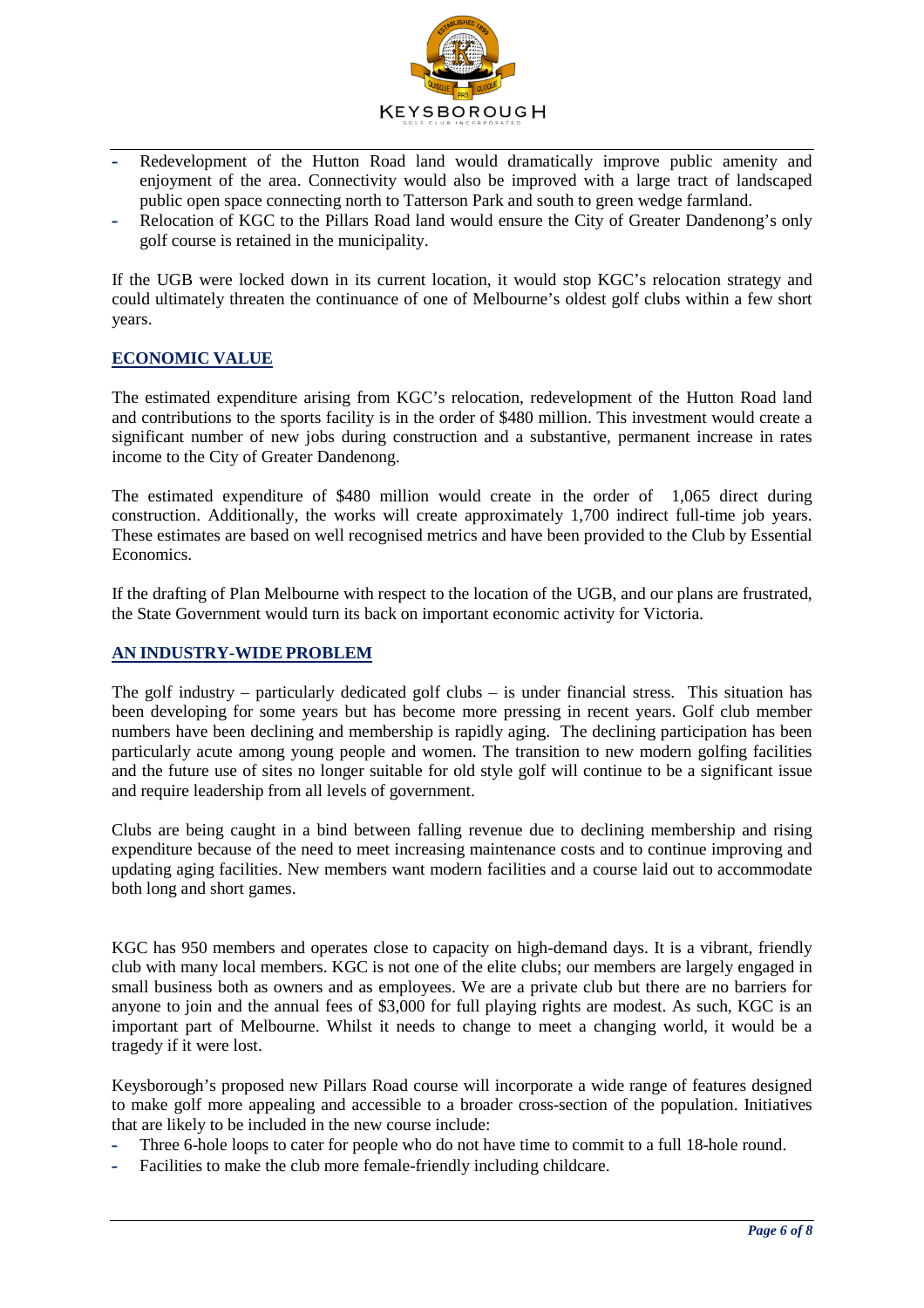

**-** A golf academy designed to introduce young people to golf and encourage their development.

## **ADDRESSING LAND SHORTAGE IN GREATER DANDENONG**

Discussions on the UGB have over the years included debate over the desirable stock of developable land within the UGB to meet the demands of growth and maintain prices at acceptable levels. This debate rarely moves beyond an overview, missing the realities at a local level. From a helicopter view, it appears there is currently an adequate supply of future development land within the UGB. However, much of this land is distant from employment areas and desirable community amenities, i.e. where people want to live.

The City of Greater Dandenong (CoGD) is a great place to live and work. Because of this, demand for housing is high and supply of desirable, affordable housing is low. Analysis of the almost complete Somerfield housing estate, near KGC, is instructive. The Somerfield land was rezoned in 2007 and was originally forecast to meet local housing demand for 15 years. Virtually all the available housing lots on the estate have now been taken up – about seven years ahead of schedule.

House price growth in CoGD over the last four years has occurred at a significant premium to metropolitan Melbourne.

| <b>Type of Dwelling</b> | <b>Premium to Metro Melbourne Dwelling Price Growth Rates</b> |
|-------------------------|---------------------------------------------------------------|
| <b>Houses</b>           | $+16%$                                                        |
| Apartments              | $+36%$                                                        |
| Vacant Land             | $+21\%$                                                       |

There is demonstrably insufficient zoned land in CoGD to meet the Victorian Government's own growth rates for the area.

The data presented above has been provided to the Club by Essential Economics.

It would be reasonable to argue KGC's Hutton Road land, as a rare, large and strategic land parcel should be brought within the UGB and made available for residential use solely on the basis of land use economics.